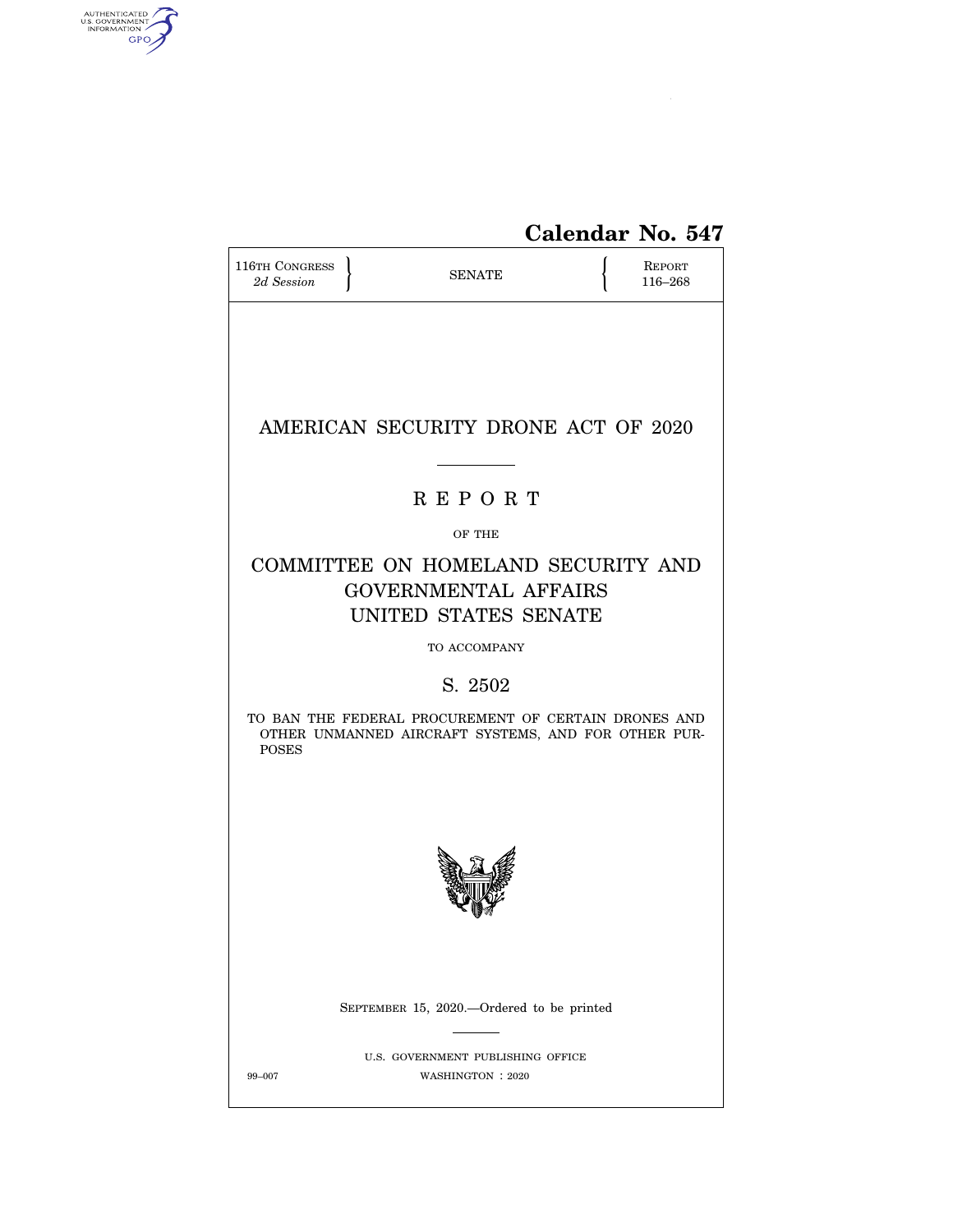#### COMMITTEE ON HOMELAND SECURITY AND GOVERNMENTAL AFFAIRS

RON JOHNSON, Wisconsin, *Chairman* 

ROB PORTMAN, Ohio RAND PAUL, Kentucky JAMES LANKFORD, Oklahoma MITT ROMNEY, Utah RICK SCOTT, Florida MICHAEL B. ENZI, Wyoming JOSH HAWLEY, Missouri

GARY C. PETERS, Michigan THOMAS R. CARPER, Delaware MAGGIE HASSAN, New Hampshire KAMALA D. HARRIS, California KYRSTEN SINEMA, Arizona JACKY ROSEN, Nevada

GABRIELLE D'ADAMO SINGER, *Staff Director*  JOSEPH C. FOLIO III, *Chief Counsel*  BRIAN P. KENNEDY, *Senior Professional Staff Member*  CAROLINE K. BENDER, *Research Assistant*  DAVID M. WEINBERG, *Minority Staff Director*  ZACHARY I. SCHRAM, *Minority Chief Counsel*  ROY S. AWABDEH, *Minority Counsel*  LAURA W. KILBRIDE, *Chief Clerk*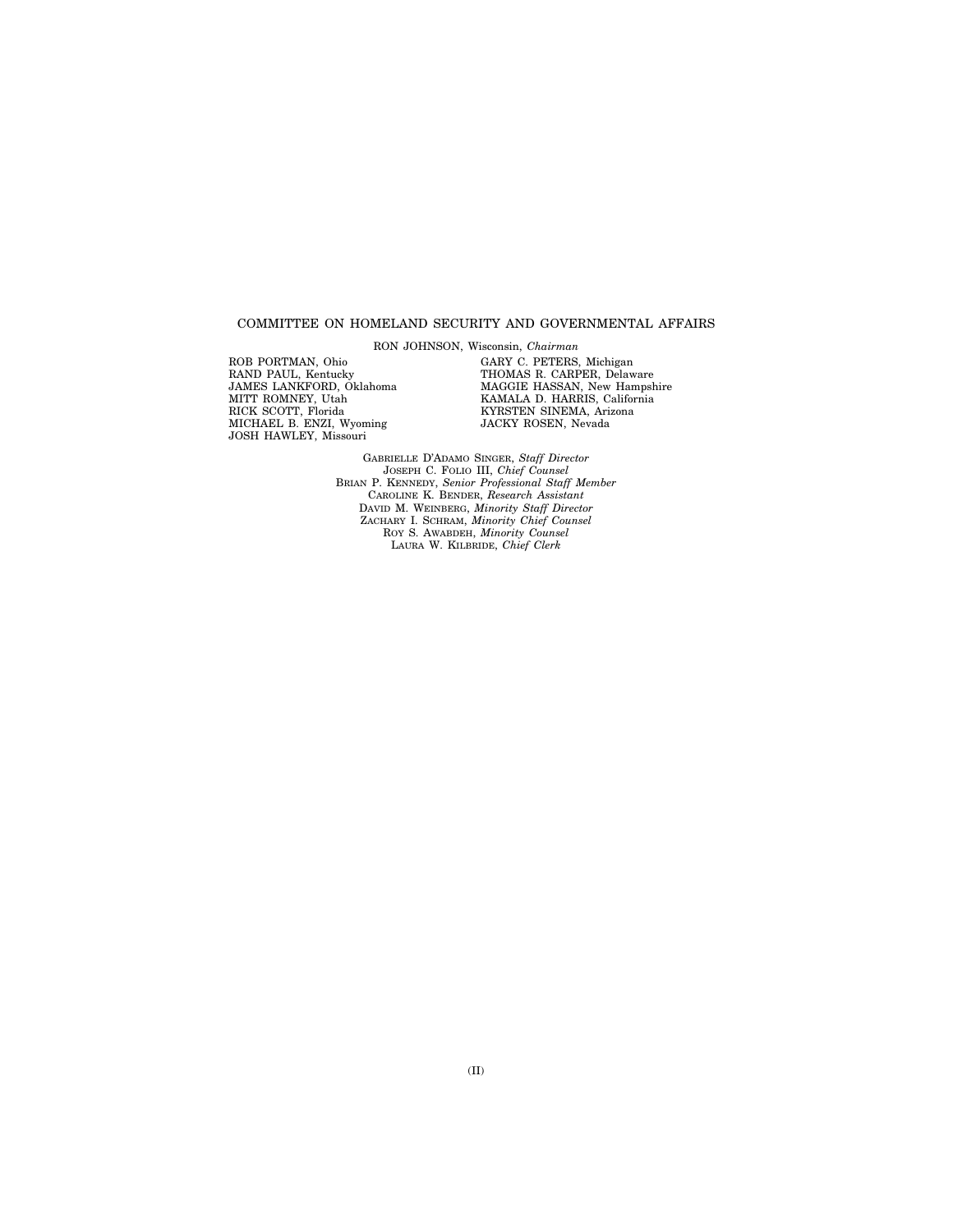## **Calendar No. 547**

116TH CONGRESS **REPORT** 2d Session **116–268** 

## AMERICAN SECURITY DRONE ACT OF 2020

SEPTEMBER 15, 2020.—Ordered to be printed

Mr. JOHNSON, from the Committee on Homeland Security and Governmental Affairs, submitted the following

## R E P O R T

#### [To accompany S. 2502]

#### [Including cost estimate of the Congressional Budget Office]

The Committee on Homeland Security and Governmental Affairs, to which was referred the bill (S. 2502) to ban the Federal procurement of certain drones and other unmanned aircraft systems, and for other purposes, having considered the same, reports favorably thereon with an amendment in the nature of a substitute and recommends that the bill, as amended, do pass.

#### **CONTENTS**

#### I. PURPOSE AND SUMMARY

S. 2502, the American Security Drone Act of 2020, prohibits the Federal Government from procuring unmanned aircraft systems (UAS) manufactured or assembled by covered foreign entities beginning two years from the enactment of this bill. The bill includes exemptions for the Departments of Homeland Secretary (DHS), Defense (DOD) and Justice (DOJ) for the purposes of research, evaluation, training, testing, and analysis of counterterrorism activities and counter-UAS technology, among other things. With some exceptions, all executive branch agencies are required to account for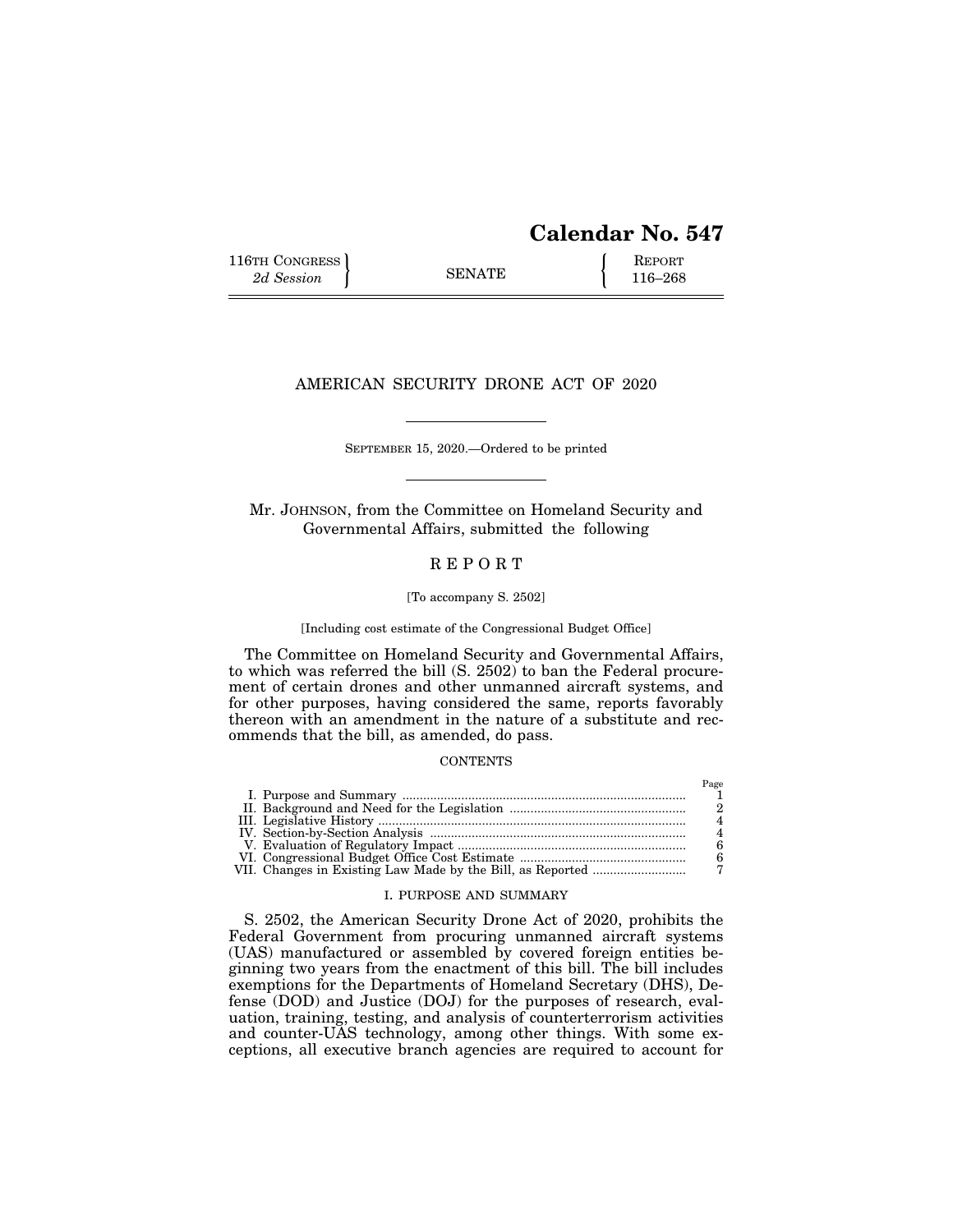and inventory any existing UAS manufactured or assembled by covered foreign entities.

In addition, the bill requires the Office of Management and Budget (OMB) to develop a government-wide procurement policy of UAS to address the risks associated with processing, transmitting, and storing sensitive information collected from a UAS. The bill also requires an industry study to cover the current and future UAS domestic and global marketplace, technological advancements in the industry, and an assessment of the economic impact of banning the use of foreign-made UAS from the Federal Government. The prohibition on the Federal Government's procurement of UAS by covered foreign entities terminates five years after the bill's enactment.

#### II. BACKGROUND AND THE NEED FOR LEGISLATION

The emergence of new technologies and capabilities presents both an opportunity and challenge to the security of the United States. For instance, our nation deploys UAS for everything from the surveillance and fertilization of crops, delivering packages and prescriptions, recreational uses, to national security purposes. However, the reliance on UAS for a wide range of national security applications has called into question the ability of the Federal Government to protect the integrity of data and information collected by these systems, as an estimated 60 percent of UAS operating in the United States are manufactured and assembled by foreignowned entities.1

Specific uses across the Federal Government of UAS include, but are not limited to, wildfire tracking by the Department of Interior  $(DOI)<sup>2</sup>$ , researching land use by the Department of Agriculture<sup>3</sup>, and data collection by the Department of Transportation.4 DHS uses UAS for law enforcement investigations, surveillance of drug routes along the coast, and other sensitive missions.<sup>5</sup> Because the Federal Government uses UAS for a variety of mission sets, including sensitive missions, information security is imperative when data is collected, stored, and transmitted. The procurement of UAS manufactured by certain foreign-owned entities calls into question the Federal Government's ability to employ adequate information security safeguards.

DHS' Cybersecurity and Infrastructure Security Agency (CISA) released a bulletin in May 2019, warning private industry about the ''potential risk to an organization's information'' when acquiring and operating Chinese-made UAS.6 The bulletin goes on to explain, "Those concerns apply . . . to certain Chinese-made UAS-

<sup>1</sup>*Skylogic Research Report Unveils Drone Industry Market Share Figures*, Drone Analyst (Sept. 18, 2017), https://droneanalyst.com/press-release/skylogic-research-report-unveils-drone-in-

dustry-market-share-figures. 2 Press Release, U.S. Dep't of the *Interior, Interior Announces 2017 Drone Mission Report*  (Feb. 21, 2018), https://www.doi.gov/pressreleases/interior-announces-2017-drone-mission-report. 3 *USDA may use drones to monitor vast Western rangeland*, Farm Progress (Apr. 17, 2020), https://www.farmprogress.com/government/usda-may-use-drones-monitor-vast-western-range-

land. 4 U.S. Dep't of Transportation, *Unmanned Aerial Systems* (Oct. 3, 2019), https://

www.fhwa.dot.gov/uas/.<br>5 U.S. Dep't of Homeland Security, *Unmanned Aerial Systems* (last visited Apr. 26, 2020),<br>https://www.dhs.gov/science-and-technology/unmanned-aerial-systems.

https://www.dhs.gov/science-and-technology/unmanned-aerial-systems.<br><sup>6</sup> David Shortell, *DHS warns of 'strong concerns' that Chinese-made drones are stealing data,<br>CNN (May 20, 2019), https://www.cnn.com/2019/05/20/politic* index.html.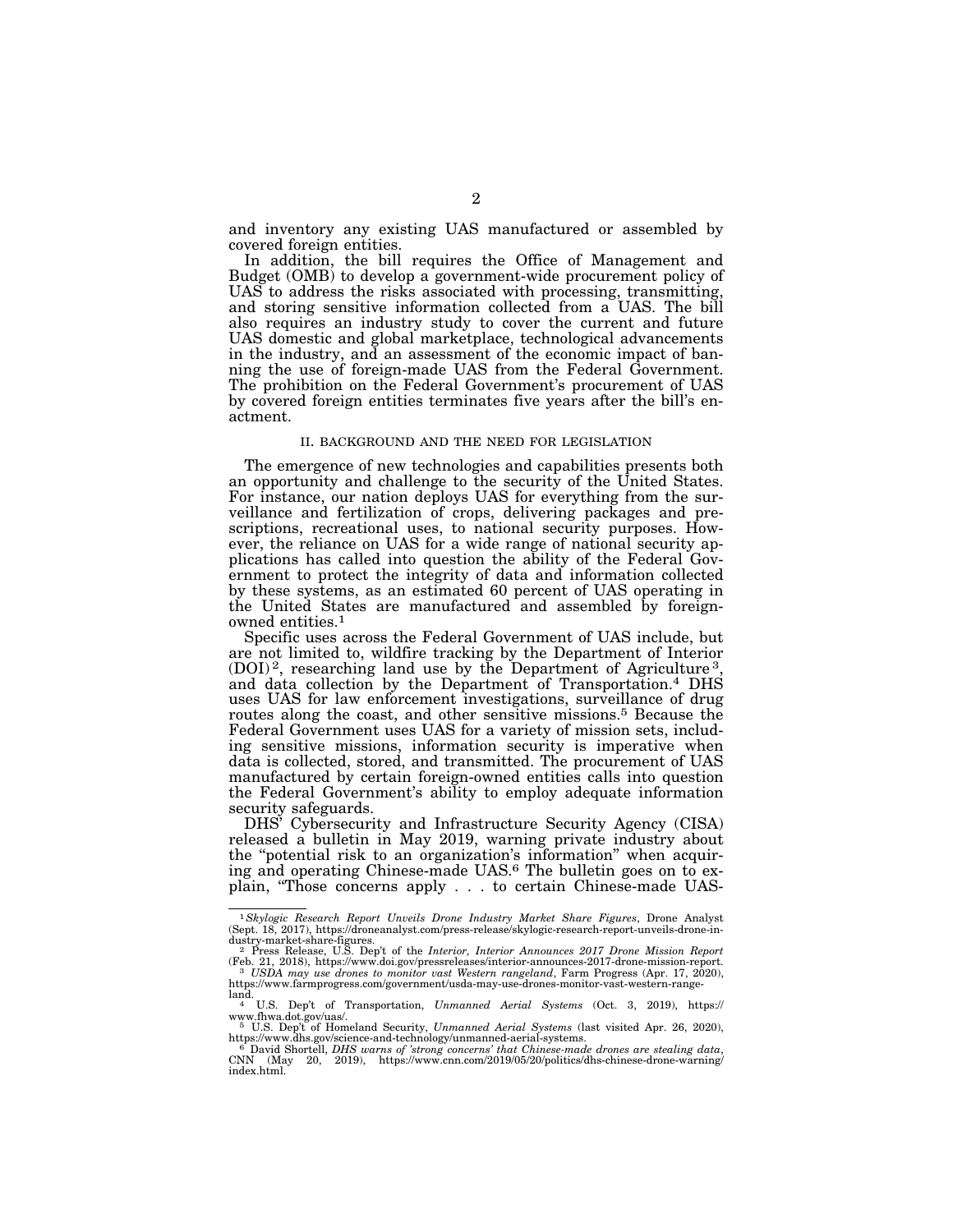connected devices capable of collecting and transferring potentially revealing data about their operations and the individuals and entities operating them, as China imposes unusually stringent obligations on its citizens to support national intelligence activities."<sup>7</sup>

In 2017, the U.S. Army issued guidance discontinuing the use of DJI drones due to security concerns.8 The DOD went a step further in May 2018, and banned all purchases of commercial-off-the-shelf UAS while they researched and developed a strategy to deal with the potential cybersecurity risks.9 Ultimately, Congress included a provision in the National Defense Authorization Act for Fiscal Year 2020 prohibiting DOD from using Chinese-made UAS.10

There are conflicting views within the Federal Government on the extent of the threat posed by the utilization of foreign-made UAS, how best to minimize potential negative effects of these technologies, and the ability of the American market to fill demand. For instance, after deploying the technology, DOI recognized DJI's privacy policy and data management systems did not meet the necessary requirements to be utilized in their small UAS fleet.<sup>11</sup> Therefore, DOI contracted with an American-based company that met all technology requirements at an affordable cost to the taxpayer.12 Unfortunately, the American company halted its UAS manufacturing due to foreign competition, leaving DOI without a cost-effective alternative.13 In response, DOI coordinated with DJI to produce a ''government edition'' that would meet DOI's data management requirements.14 In order to confirm the suitability of the government edition, DOI's Office of Aviation Services, along with industry and Federal partners, tested the data management and risk mitigation requirements.15 DOI found that DJI's new technology met the required security criteria allowing DOI to manage the flow of data information sharing by the aircraft, the software, and all relevant applications.<sup>16</sup> Similarly, CISA partnered with Idaho National Laboratory to test data flow and management from foreign-made UAS.<sup>17</sup> The study called for more testing of the technology, but confirmed that DJI's government-edition UAS provided the necessary data management and information security tools to meet the Federal agency's requirements.18 Ultimately, the

<sup>7</sup> *Id.* <sup>8</sup> Gary Mortimer, *US Army calls for units to discontinue use of DJI equipment*, SUAS News (Aug. 4, 2017), https://www.suasnews.com/2017/08/us-army-calls-units-discontinue-use-dji-equip-

ment/.<br><sup>9</sup> Shawn Snow, *'Quads for Squads' grounded over cyber concerns*, Marine Corps Times (Jun **15, 2018), https://www.marinecorpstimes.com/news/your-marine-corps/2018/06/15/quads-for**squads-grounded-over-cyber-concerns/. 10 National Defense Authorization Act for Fiscal Year 2020, Pub. L. No. 116 92, § 848, *avail-*

*able at* https://www.congress.gov/bill/116th-congress/senate-bill/1790/text. 11 U.S. Dep't of the Interior, *Flight Test and Technical Evaluation Report: DJI Unmanned* 

*Aircraft System (UAS) Mission Functionality and Data Management Assurance Assessment* (July 2, 2019), *available at* https://www.doi.gov/sites/doi.gov/files/uploads/oas\_flight\_test\_and\_technical\_evaluation\_report\_-\_dji\_uas\_data\_managment\_assurance\_evaluation\_-\_7-2-19\_v2.0.pdf.

technical\_evaluation\_report\_-\_dji\_uas\_data\_managment\_assurance\_evaluation\_-\_7-2-19\_v2.0.pdf.<br>
<sup>12</sup> Id.<br>
<sup>13</sup> Id.<br>
<sup>14</sup> Id.<br>
<sup>15</sup> Id.<br>
<sup>16</sup> Id.<br>
<sup>17</sup> U.S. Dep't of Homeland Sec. Cybersecurity & Infrastructure Sec. Agency, *tion,* Idaho National Laboratory (Oct. 2019). 18 *Id.*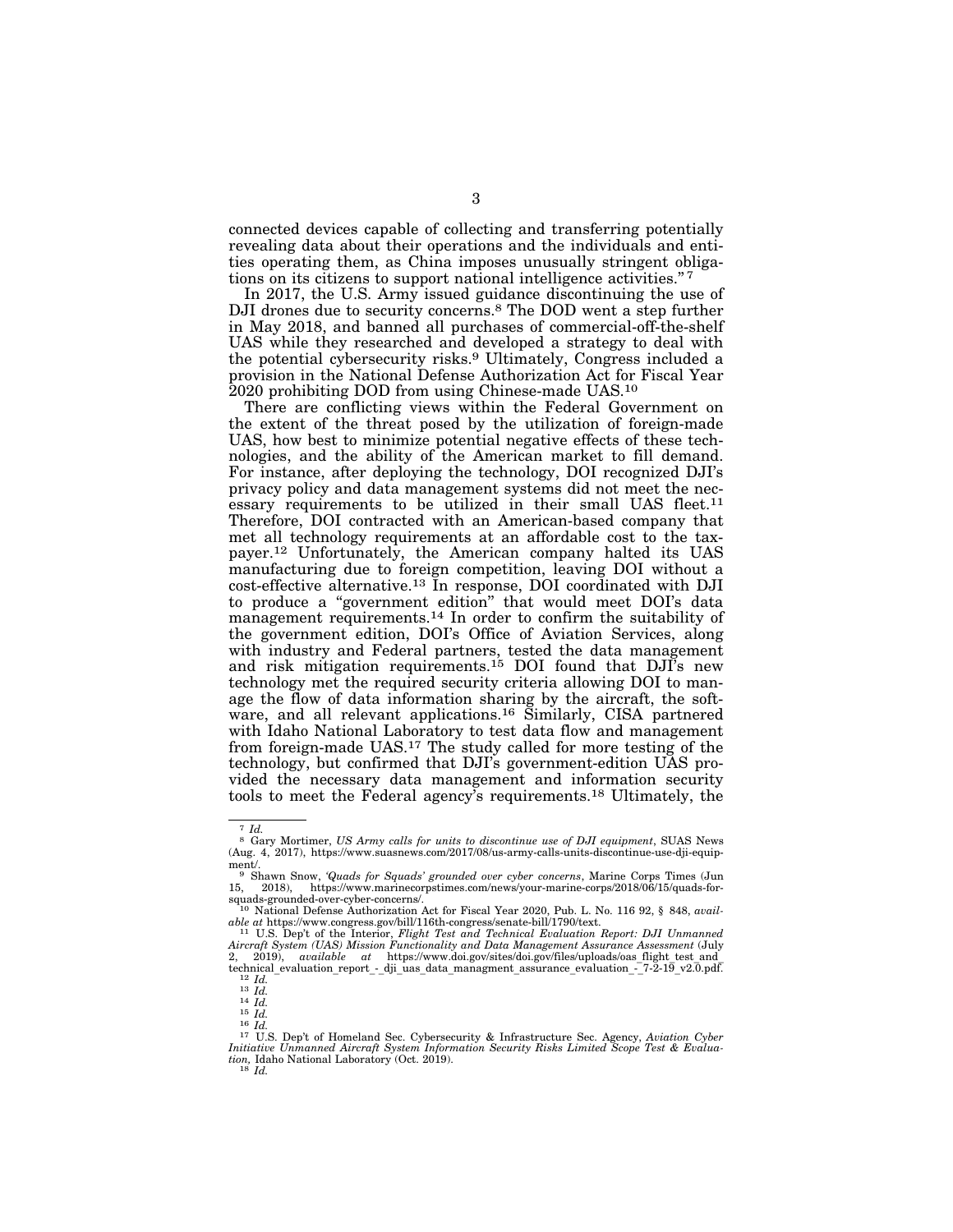DOI grounded its non-emergency drone program to review cybersecurity concerns.19

S. 2502 prohibits Federal agencies from procuring UAS from designated foreign-made countries and entities. The primary purpose is to prevent nation-state adversaries and other bad actors from exploiting these emerging technologies to obtain sensitive national security information. The prohibition on foreign-made UAS will provide Federal agencies and American drone manufacturers time to adjust to these new regulations and allow the domestic market to evolve. Exemptions are included in the bill for security and mission-critical reasons. One such exemption is for DHS and DOJ to research and test existing UAS to ensure these agencies are capable of countering any and all malicious UAS. Furthermore, the bill creates a government-wide policy for technology and data management standards to ensure that all UAS procured meets a minimum threshold of security regardless of the country of origin. Lastly, the prohibition on the procurement of covered UAS sunsets five years after the enactment of the bill.

#### III. LEGISLATIVE HISTORY

Senator Rick Scott (R–FL) introduced S. 2502, the American Security Drone Act of 2019, on September 18, 2019, with Senators Cotton (R–AR), Hawley (R–MO), Rubio (R–FL), Murphy (D–CT), and Blumenthal (D–CT). The bill was referred to the Committee on Homeland Security and Governmental Affairs. Senator Marsha Blackburn (R–TN) later joined as a cosponsor.

The Committee considered S. 2502 at a business meeting on March 11, 2020. During the business meeting, a substitute amendment was offered by Senator Scott and accepted by unanimous consent. The bill, as amended, was ordered reported favorably by voice vote *en bloc*. Senators Johnson, Portman, Lankford, Romney, Scott, Enzi, Hawley, Peters, Carper, Hassan, Harris, Sinema, and Rosen were present for the votes.

#### IV. SECTION-BY-SECTION ANALYSIS OF THE BILL, AS REPORTED

#### *Section 1. Short title*

This section names the bill as the ''American Security Drone Act of 2020''.

#### *Sec. 2. Definitions*

This section defines "covered foreign entity" and "covered unmanned aircraft system''.

#### *Sec. 3. Prohibition on procurement of covered unmanned aircraft systems from covered foreign entities*

This section prohibits the procurement of a covered UAS by the Federal Government. This section also includes exemptions for DHS and DOJ for the purposes of the research, evaluation, training, testing, or analysis of certain types of warfare, development of counter-UAS technology, counterintelligence activities, Federal investigations, and when required for the national interest. The sec-

 $^{19}$  Press Release, U.S. Dep't of the Interior, *Secretary Bernhardt Signs Order Grounding Interior's Drone Fleet for Non-Emergency Operations (Jan. 29, 2020), https://www.doi.gov/ pressreleases/secretary-bernhardt-sign*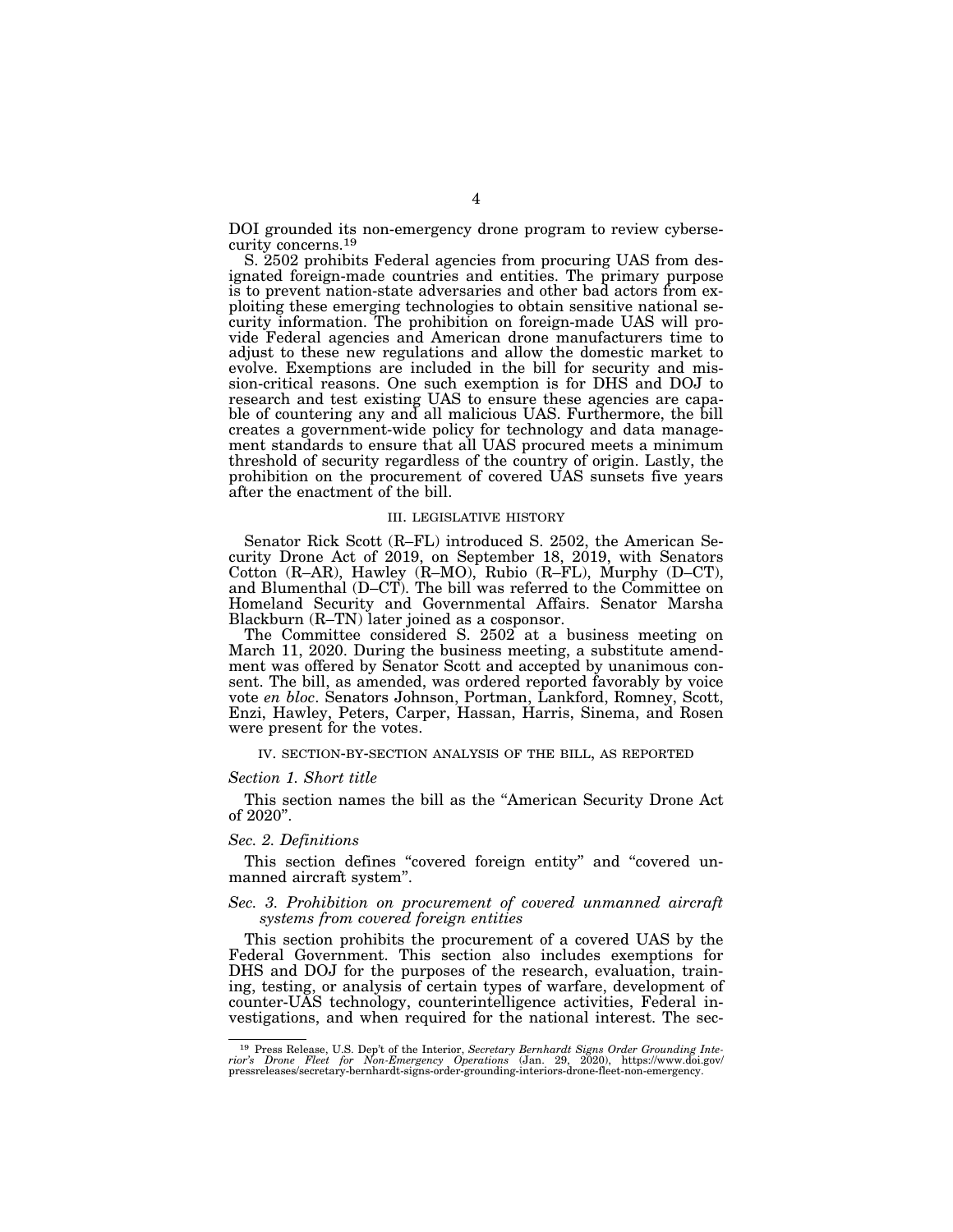tion also provides the authority to the head of any executive agency to waive this section on a case-by-case basis and with the approval of the Secretaries of Homeland Security or Defense.

#### *Sec. 4. Prohibition on operation of covered unmanned aircraft systems from covered foreign entities*

This section prohibits the operation or use of a covered UAS by any Federal agency beginning two years after enactment of the bill. This section also provides the same exemptions and waivers as Section 3. This section also requires the Secretary of Homeland Security to issue guidance and produce regulations to implement the prohibition on the operation of covered UAS by covered foreign entities within 180 days of the bill's enactment.

#### *Sec. 5. Prohibition on use of federal funds for purchases and operation of covered unmanned aircraft systems from covered foreign entities*

This section prohibits the use of Federal funds through a contract, grant, or cooperative agreement to procure or operate a covered UAS by the defined covered foreign entities beginning two years after this bill is enacted. This section also provides exemptions similar to Section 3. Additionally, this section requires the Federal Acquisition Regulatory Council to provide guidance and prescribe regulations to implement this section within 180 days.

#### *Sec. 6. Prohibition on use of government-issued purchase cards to purchase covered unmanned aircraft systems from covered foreign entities*

Upon enactment, Federal agencies are prohibited from using government-issued purchase cards to purchase a UAS from a covered foreign entity.

#### *Sec. 7. Management of existing inventories of covered unmanned aircraft systems from covered foreign entities*

This section requires Federal agencies to account for and track their inventories of UAS from a covered foreign entity regardless of how the agency procured the UAS. Inventory data related to a covered UAS may be tracked at a classified level. This section also includes an exception for DHS and DOD for covered UAS deemed expendable due to the mission risks or that are for one-time-use.

#### *Sec. 8. Comptroller general report*

This section requires the Government Accountability Office to, within 275 days of enactment, submit a report to Congress on the number of UAS, commercial off-the-shelf and covered UAS procured by Federal agencies from covered foreign entities.

#### *Sec. 9. Government-wide Policy for procurement of unmanned aircraft systems*

This section requires OMB, along with the National Institute of Standards and Technology and other related Federal agencies, to develop a procurement policy for Federal agencies to procure any UAS. The policy must include provisions related to protections of software, firmware, and hardware; securing sensitively collected, stored, and transmitted information, and other data security re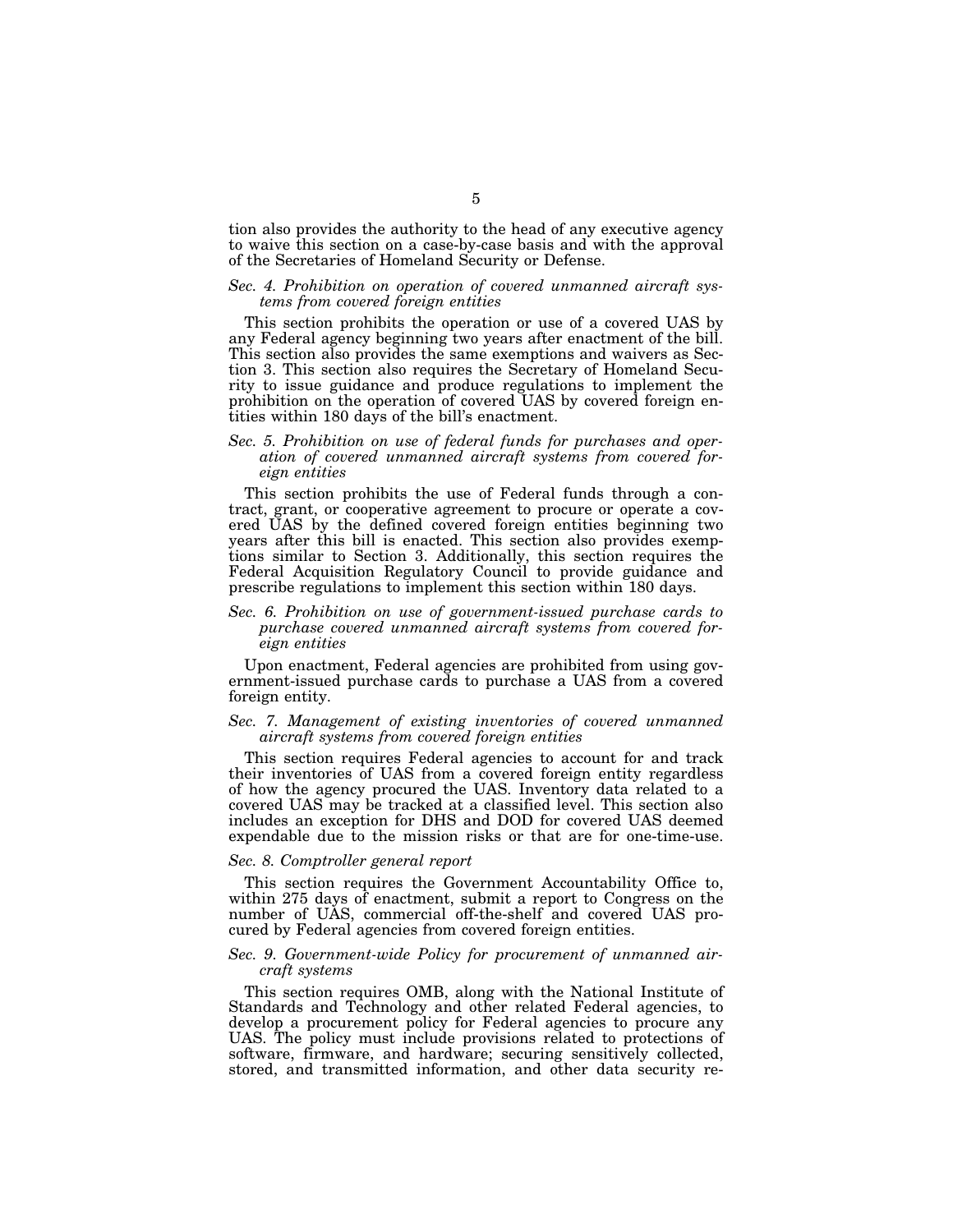quirements. This section also provides exemptions to when Federal agencies are allowed to procure UAS outside of this policy. This section is intended to coincide with the Federal prohibition on the procurement of UAS from covered foreign entities.

#### *Sec. 10. Study*

This section requires OMB to contract with a Federally-funded research and development center (FFRDC) to study the UAS industry three years after the enactment of this bill, and submit the results of the study to Congress within 30 days of receiving the study from the FFRDC. Specifically, the FFRDC will study the current and future UAS domestic and global market; the ability for domestic companies to compete in the global marketplace; domestic supply chains; and an assessment of the economic impact of this legislation.

#### *Sec. 11. Sunset*

This section sunsets Sections 3, 4, and 5, five years after the enactment of this bill.

#### V. EVALUATION OF REGULATORY IMPACT

Pursuant to the requirements of paragraph 11(b) of rule XXVI of the Standing Rules of the Senate, the Committee has considered the regulatory impact of this bill and determined that the bill will have no regulatory impact within the meaning of the rules. The Committee agrees with the Congressional Budget Office's statement that the bill contains no intergovernmental or private-sector mandates as defined in the Unfunded Mandates Reform Act (UMRA) and would impose no costs on state, local, or tribal governments.

VI. CONGRESSIONAL BUDGET OFFICE COST ESTIMATE

U.S. CONGRESS, CONGRESSIONAL BUDGET OFFICE, *Washington, DC, September 9, 2020.* 

Hon. RON JOHNSON,

*Chairman, Committee on Homeland Security and Governmental Affairs, U.S. Senate, Washington, DC.* 

DEAR MR. CHAIRMAN: The Congressional Budget Office has prepared the enclosed cost estimate for S. 2502, the American Security Drone Act of 2020.

If you wish further details on this estimate, we will be pleased to provide them. The CBO staff is Sofia Guo.

Sincerely,

PHILLIP L. SWAGEL, *Director.* 

Enclosure.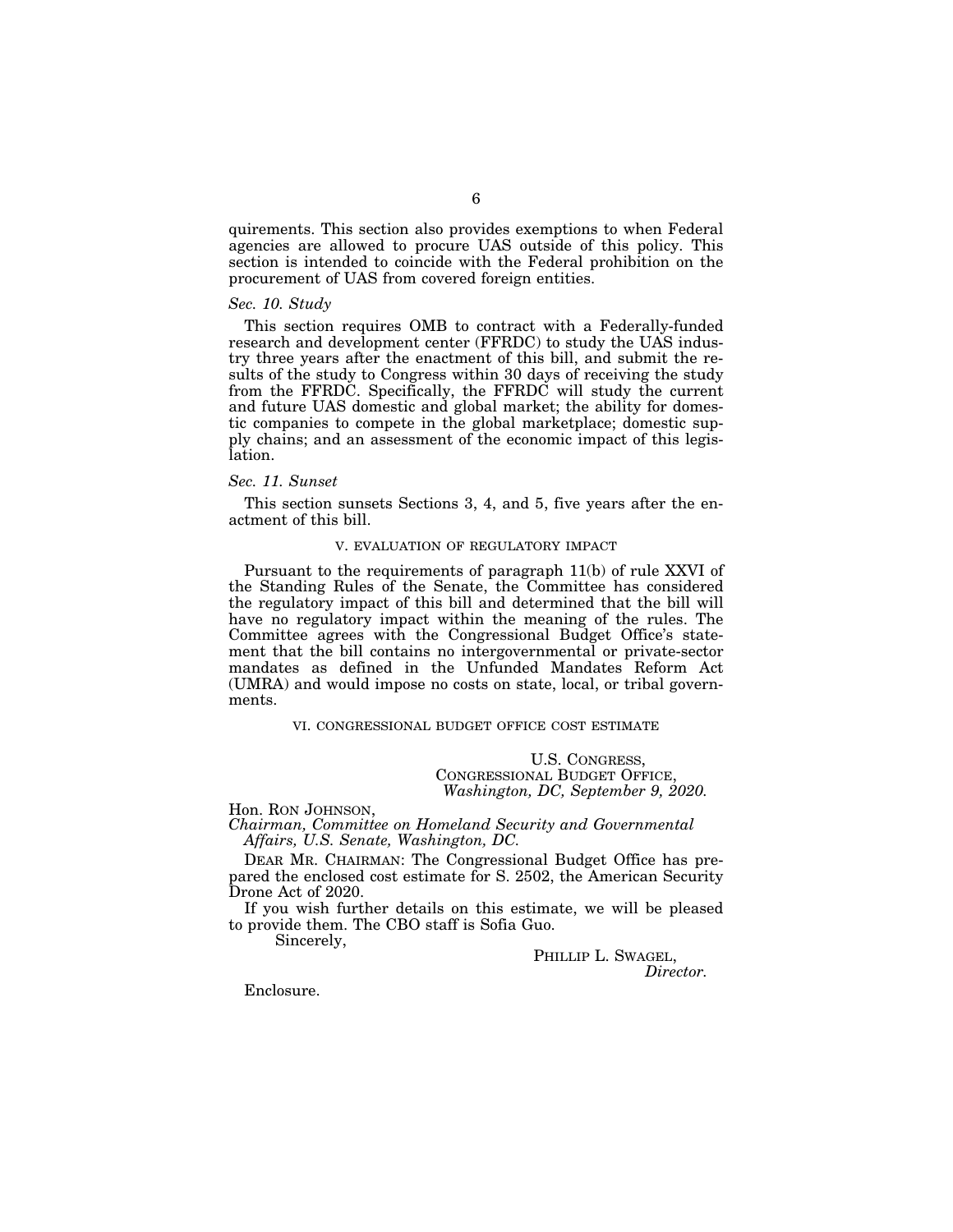| By Fiscal Year, Millions of Dollars                           | 2020       |                                     | 2020-2025                        |  | 2020-2030     |  |
|---------------------------------------------------------------|------------|-------------------------------------|----------------------------------|--|---------------|--|
| Direct Spending (Outlays)                                     | n          |                                     |                                  |  |               |  |
| Revenues                                                      | 0          |                                     |                                  |  |               |  |
| Increase in the Deficit                                       | Ω          |                                     | $\star$                          |  |               |  |
| <b>Spending Subject to</b><br>Appropriation (Outlays)         | o          |                                     |                                  |  | not estimated |  |
| Statutory pay-as-you-go<br>procedures apply?                  | <b>Yes</b> | <b>Mandate Effects</b>              |                                  |  |               |  |
| Increases on-budget deficits in any                           | No         | Contains intergovernmental mandate? |                                  |  | No            |  |
| of the four consecutive 10-year<br>periods beginning in 2031? |            |                                     | Contains private-sector mandate? |  | No.           |  |

S. 2502 would prohibit most federal agencies from procuring or operating unmanned aircraft systems manufactured or assembled by a covered foreign entity, which includes, for example, an entity that poses a national security risk. The Department of Homeland Security, the Department of Defense, and the Attorney General would be exempt from the bill's prohibitions for such systems that are acquired or operated under certain conditions. The new prohibitions would sunset five years after enactment.

The bill would require the Office of Management and Budget to establish a policy for procuring unmanned aircraft systems for operations outside of the defense and intelligence communities and would require any department or agency not otherwise subject to the Federal Acquisition Regulation to follow the new policy. The bill also would require executive agencies to account for their inventories of covered unmanned aircraft systems and would require various studies and reports.

Using information from the affected agencies, CBO estimates that implementing S. 2502 would cost \$1 million over the 2021– 2025 period for additional administrative activities and new reporting requirements. Such spending would be subject to the availability of appropriated funds.

Enacting S. 2502 could affect direct spending by some agencies that are allowed to use fees, receipts from the sale of goods, and other collections to cover operating costs. CBO estimates that any net changes in direct spending by those agencies would be negligible because most of them can adjust amounts collected to reflect changes in operating costs.

The CBO staff contact for this estimate is Sofia Guo. The estimate was reviewed by H. Samuel Papenfuss, Deputy Director of Budget Analysis.

VII. CHANGES IN EXISTING LAW MADE BY THE BILL, AS REPORTED

Because this legislation would not repeal or amend any provision of current law, it would not make changes in existing law within